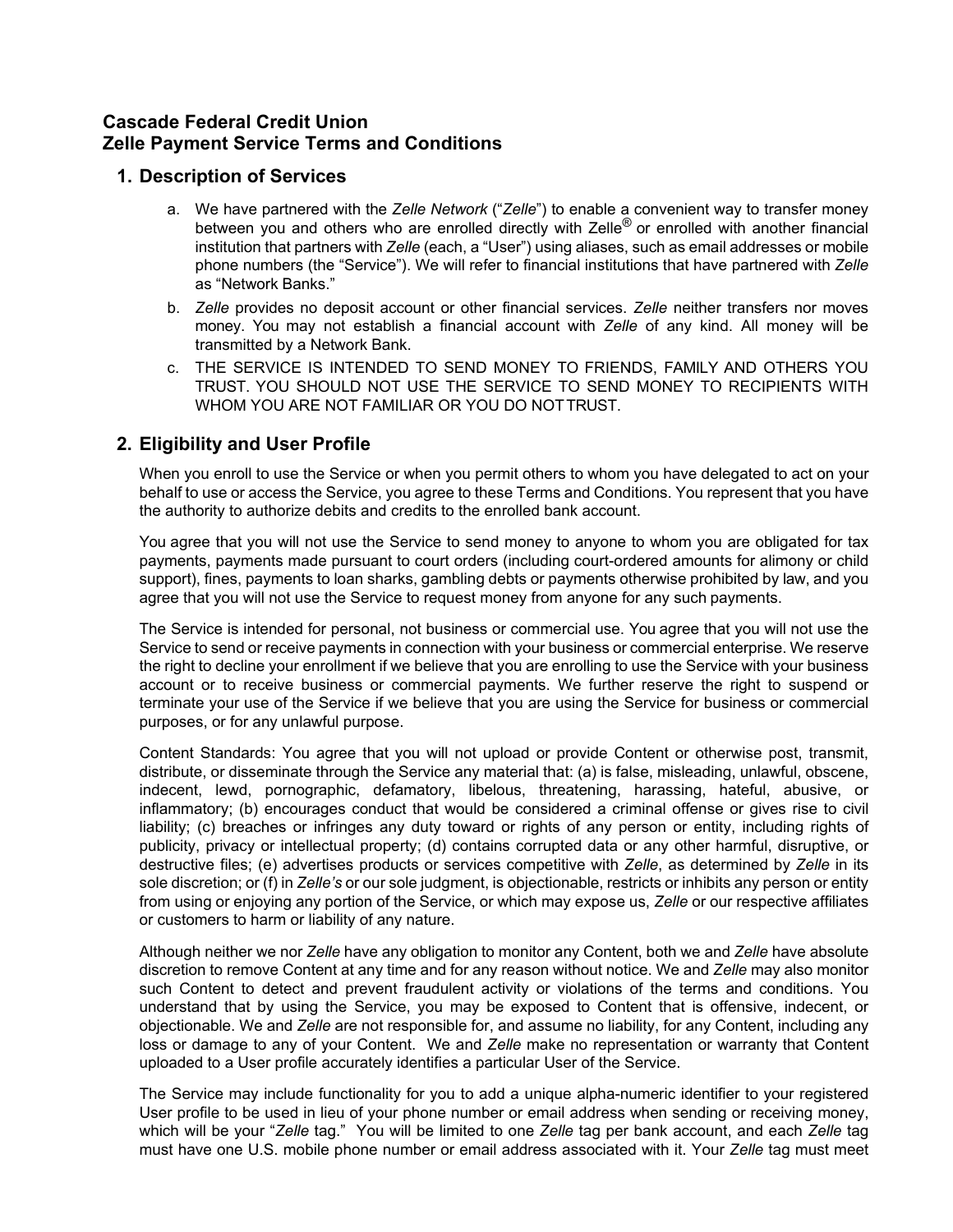the Content Standards. You may not select a *Zelle* tag that misleads or deceives other Users of the Service as to your identity, or otherwise. Although neither we nor *Zelle* have any obligation to monitor User *Zelle* tags, both we and *Zelle* have absolute discretion to remove a User *Zelle* tag at any time and for any reason without notice. We and *Zelle* may require you to change your *Zelle* tag in our sole discretion, and we may elect to make a Zelle tag unavailable to you, without any liability to you. We and *Zelle* may also monitor User *Zelle* tags to detect and prevent fraudulent activity or violations of the terms and conditions. You understand that by using the Service, you may be exposed to a *Zelle* tag that is offensive, indecent, or objectionable. We and *Zelle* are not responsible for, and assume no liability, for any User *Zelle* tags, including any loss or damage caused thereby. We and Zelle make no representation or warranty that a User *Zelle* tag accurately identifies a particular User of the Service. We respect the intellectual property of others and require that users of the Service comply with relevant intellectual property laws, including copyright and trademark laws. We may, in appropriate circumstances and at our discretion, limit or terminate the use of our products or services for users who use or publish Content on the Service that is subject to intellectual property rights claims

The Credit Union reserves the right to change the terms of this agreement at any time as defined in the Electronic Services Agreement. By accessing the service, you agree to these Terms & Conditions and the Electronic Services Agreement.

# **3. Consent to Share Personal Information (Including Account Information)**

You consent to our disclosure of your personal information (including account information) to Zelle, other Network Financial Institutions and other third parties as necessary to complete Payment transactions in accordance with our customary processes and procedures. In addition, and in accordance with our Privacy Policy, you agree that we reserve the right to obtain personal information about you, including without limitation, financial information and transaction history regarding your Eligible transaction account. You further understand and agree that we reserve the right to use personal information about you for our and our Service Providers' everyday business purposes, such as to maintain your ability to access the Payment Service, to authenticate you when you log in, to send you information about the Payment Service, to perform fraud screening, to verify your identity, to determine your transaction limits, to perform collections, to comply with laws, regulations, court orders and lawful instructions from government agencies, to protect the personal safety of subscribers or the public, to defend claims, to resolve disputes, to troubleshoot problems, to enforce this Agreement.

## **4. Privacy and Information Security**

We make security and the protection of your information a top priority. You can access our Privacy Policy Notice at https://www.cascadefcu.org/privacy-policy, which is incorporated into and made a part of these terms by this reference.

## **5. Wireless Operator Data**

You acknowledge that we or *Zelle* may use information on file with your wireless operator to further verify your identity and to protect against or prevent actual or potential fraud or unauthorized use of the Service. By using the Service, you authorize your wireless operator (AT&T, Sprint, T-Mobile, US Cellular, Verizon, or any other branded wireless operator) to disclose your mobile number, name, address, email, network status, customer type, customer role, billing type, mobile device identifiers (IMSI and IMEI) and other subscriber status and device details, if available, to our third party service provider solely to allow verification of your identity and to compare information you have provided to us or to *Zelle* with your wireless operator account profile information for the duration of our business relationship. See *Zelle*'s Privacy Policy [https://www.zellepay.com/privacy-policy] for how it treats your data.

## **6. Enrolling for the Service**

- a. You must provide us with an email address that you regularly use and intend to use regularly and a permanent U.S. mobile phone number that you intend to use for an extended period of time. You may not enroll in the Service with a landline phone number, Google Voice number, or Voice over Internet Protocol.
- b. Once enrolled, you may: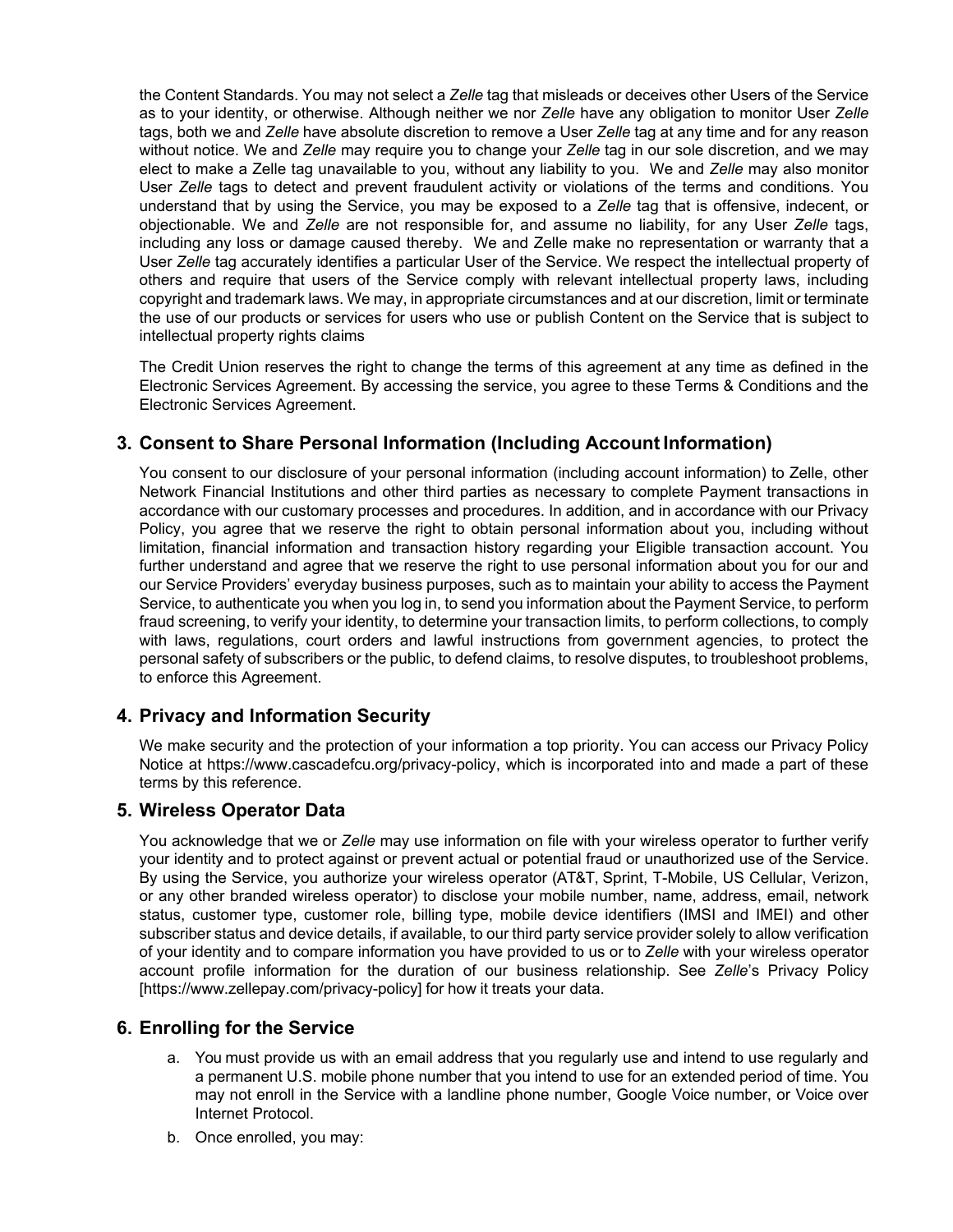- i. authorize a debit of your account to send money to another User either at your initiation or at the request of that User; and
- ii. receive money from another User either at that User's initiation or at your request, subject to the conditions of the Section below titled "Requesting Money."
- c. If at any time while you are enrolled, you do not send or receive money using the Service for a period of 18 consecutive months, we may contact you and/or take other steps to confirm that the U.S. mobile phone number or email address that you enrolled still belongs to you. If we are unable to confirm that you are the owner of the mobile phone number or email address, then you understand that we may cancel your enrollment and you will not be able to send or receive money with the Service until you enroll again.
- d. Once enrolled, a Z logo will appear on your profile picture for each U.S. mobile number and/or email address that you have enrolled with *Zelle.* The Z logo will be displayed to other Users to aid them in determining which of your U.S mobile numbers or email addresses should be used to send money with *Zelle*. If a User sends you money using a different U.S. mobile number or email address that they may have for you (one that is not already enrolled), you will receive a message with instructions on how to enroll with *Zelle.*

## **7. Consent to Emails and Automated Text Messages**

By participating as a User, you represent that you are the owner of the email address, mobile phone number, *Zelle* tag, and/or other alias you enrolled, or that you have the delegated legal authority to act on behalf of the owner of such email address, mobile phone number, *Zelle* tag and/or other alias to send or receive money as described in these Terms & Conditions. You consent to the receipt of emails or text messages from us, from *Zelle*, from other Users that are sending you money or requesting money from you, and from other Network Banks or their agents regarding the Services or related transfers between Network Banks and you. You agree that we may, *Zelle* may or either of our agents may use automatic telephone dialing systems in connection with text messages sent to any mobile phone number you enroll. You further acknowledge and agree:

- a. You are responsible for any fees or other charges that your wireless carrier may charge for any related data, text or other message services, including without limitation for short message service. Please check your mobile service agreement for details or applicable fees.
- b. You will immediately notify us if any email address or mobile phone number you have enrolled is (i) surrendered by you, or (ii) changed by you.
- c. In the case of any messages that you may send through either us or *Zelle* or that we may send or *Zelle* may send on your behalf to an email address or mobile phone number, you represent that you have obtained the consent of the recipient of such emails or automated text messages to send such emails or text messages to the recipient. You understand and agree that any emails or text messages that we send or that *Zelle* sends on your behalf may include your name.
- d. Your wireless carrier is not liable for any delay or failure to deliver any message sent to or from us or Zelle, including messages that you may send through us or through Zelle or that we may send or Zelle may send on your behalf.
- e. To cancel text messaging from us, send STOP to 53608. For help or information regarding text messaging, send HELP to 53608 or contact our customer service at 800.562.2853 or 425.251.8888. You expressly consent to receipt of a text message to confirm your "STOP" request.
- f. Supported Carriers: All major carriers.

## **8. Receiving Money; Money Transfers by Network Banks**

Once a User initiates a transfer of money to your email address or mobile phone number or *Zelle* tag enrolled with the Service, you have no ability to stop the transfer. By using the Service, you agree and authorize us to initiate credit entries to the bank account you have enrolled.

Most transfers of money to you from other Users will occur within minutes. There may be other circumstances when the payment may take longer. For example, in order to protect you, us, *Zelle* and the other Network Banks*,* we may need or *Zelle* may need additional time to verify your identity or the identity

ervico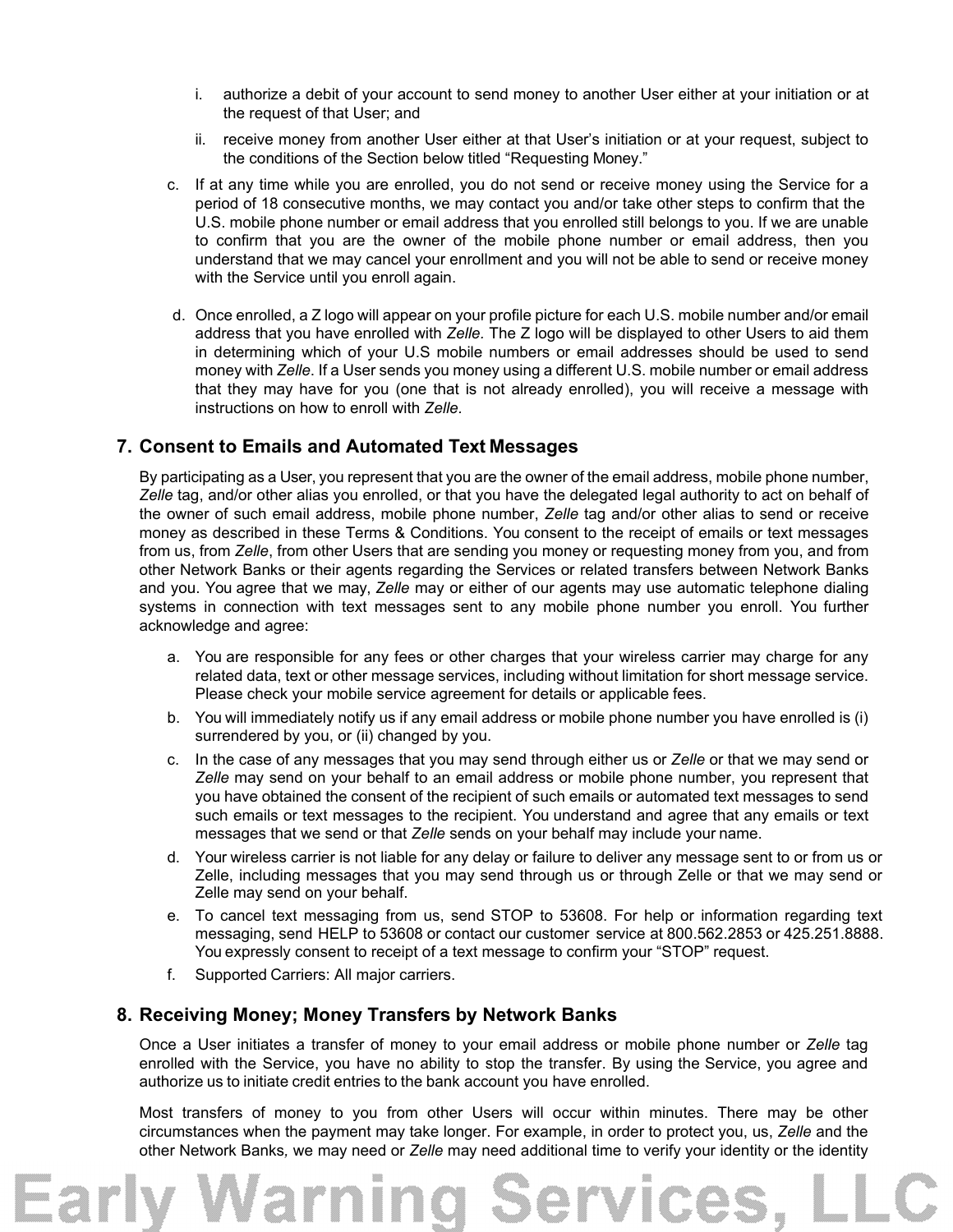of the person sending the money. We may also delay or block the transfer to prevent fraud or to meet our regulatory obligations. If we delay or block a payment that you have initiated through a request for money, we will notify you in accordance with your User preferences (i.e. email, push notification).

If you are receiving a payment from a business or government agency, your payment will be delivered in accordance with both these terms and the procedures of the business or government agency that is sending you the payment.

## **9. Sending Money; Debits by Network Banks**

You may send money to another User at your initiation or in response to that User's request for money. You understand that use of this Service by you shall at all times be subject to (i) these terms, and (ii) your express authorization at the time of the transaction for us to initiate a debit entry to your bank account. You understand that when you send the payment, you will have no ability to stop it. You may only cancel a payment if the person to whom you sent the money has not yet enrolled in the Service. If the person you sent money to has already enrolled with *Zelle*, either in the *Zelle* mobile app or with a Network Bank, the money is sent directly to their bank account (except as otherwise provided below) and may not be canceled or revoked.

In most cases, when you are sending money to another User, the transfer will occur in minutes; however, there are circumstances when the payment may take longer. For example, in order to protect you, us, *Zelle*  and the other Network Banks*,* we may need additional time to verify your identity or the identity of the person receiving the money. If you are sending money to someone who has not enrolled as a User with *Zelle*, either in the *Zelle* mobile app or with a Network Bank, they will receive a text or email notification instructing them on how to enroll to receive the money. You understand and acknowledge that a person to whom you are sending money and who is not enrolling as a User may fail to enroll with *Zelle*, or otherwise ignore the payment notification, and the transfer may not occur.

The money may also be delayed or the transfer may be blocked to prevent fraud or comply with regulatory requirements. If we delay or block a payment that you have initiated, we will notify you in accordance with your User preferences (i.e. email, push notification).

We have no control over the actions of other Users, other Network Banks or other financial institutions that could delay or prevent your money from being delivered to the intended User.

## **10. Liability**

Subject to applicable federal and state consumer protection laws, (1) neither we nor *Zelle* shall have liability to you for any authorized transfers of money, including without limitation, (i) any failure, through no fault of us or *Zelle* to complete a transaction in the correct amount, or (ii) any related losses or damages; and (2) neither we nor *Zelle* shall be liable for any typos or keystroke errors that you may make when using the Service.. THE ZELLE PAYMENT SERVICE SHOULD NOT BE USED TO SEND MONEY TO PERSONS OTHER THAN FAMILY, FRIENDS OR THOSE YOU TRUST AS ZELLE PROVIDES NO PROTECTED PURCHASE PROGRAM FOR YOUR AUTHORIZED PAYMENT FOR GOODS OR SERVICES.

You are solely responsible for all transfers you authorize using the Zelle services under this Agreement. If you permit other persons to use your Account or access code, you are responsible for any transactions they authorize or conduct on any of your accounts. You are responsible for safeguarding your financial and personal data, passwords and other information to prevent unauthorized access to or use of your accounts or services. The access code issued to or selected by you is for your security purposes. The access code is confidential and should not be disclosed to third parties or recorded. You are responsible for safekeeping your access code. You agree not to disclose or otherwise make your access code available to anyone not authorized to sign on your accounts. If you authorize anyone to use your access code that authority shall continue until you specifically revoke such authority by notifying the Credit Union. If you fail to maintain the security of these access codes and the Credit Union suffers a loss, we may terminate your account services immediately.

You must notify us immediately if you believe anyone has used your access code and accessed your accounts without your authorization. If you notify us within two (2) business days, you can lose no more than \$50 if someone accessed your account without your permission. If you do not notify us within two (2)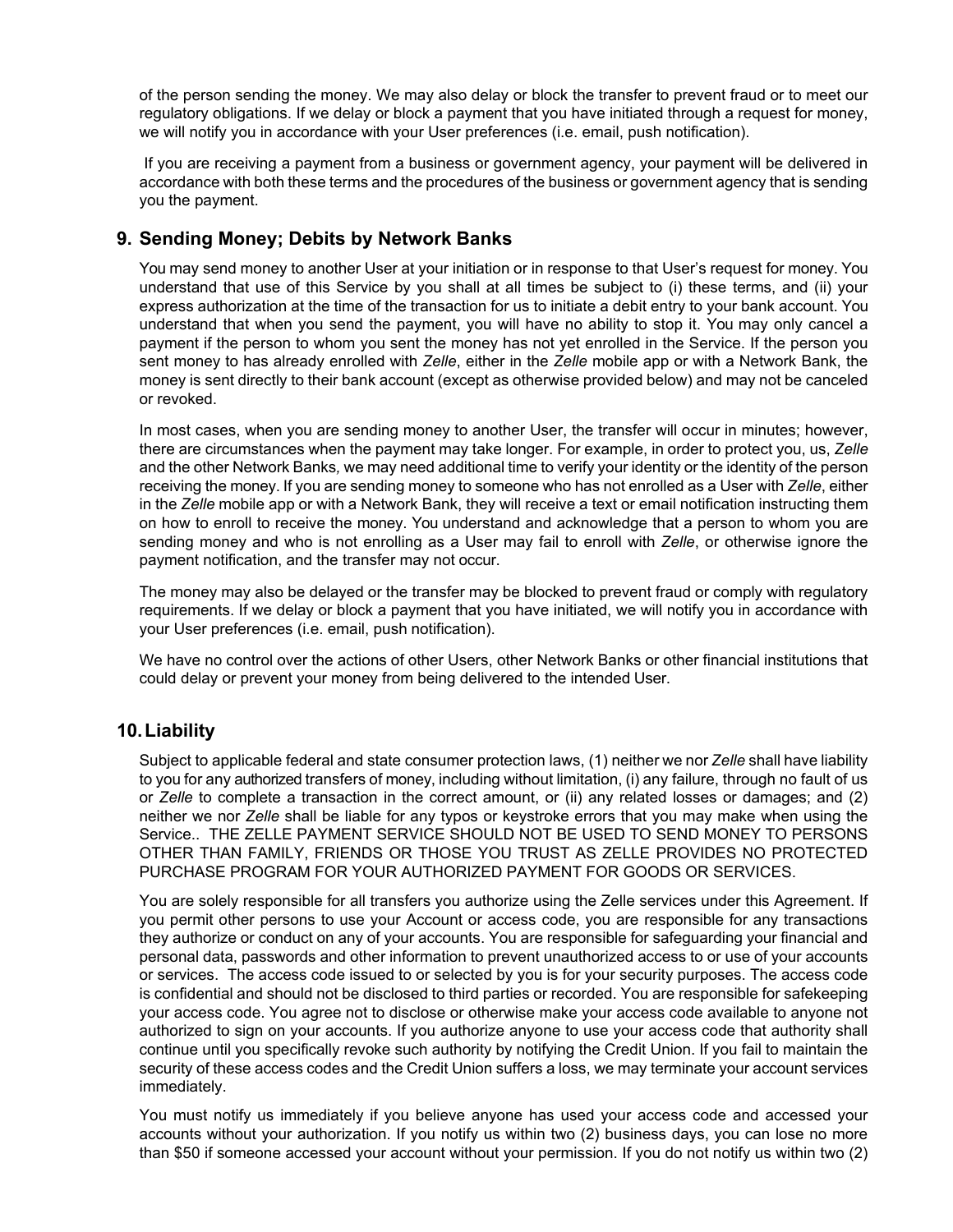business days after you learn of the unauthorized use of your account or access code, and we can prove that we could have stopped someone from accessing your account without your permission if you had told us, you could lose as much as \$500.

If your statement shows Zelle transfers that you did not make, notify us immediately. If you do not notify us within sixty (60) days after the statement was mailed to you, you may be liable for the full amount of the loss if we can prove that we could have stopped someone from making the unauthorized transfers. If a good reason (such as a hospital stay) kept you from notifying us, we may extend the time period.

If you believe your access code has been lost or stolen or that someone has transferred or may transfer funds from your account without your permission, contact us immediately by one of the following:

Telephone: 800.562.2853

In person at one of the Cascade Federal Credit Union branches

Mail: Cascade Federal Credit Union, PO Box 58450, Seattle, WA 98138

#### **11. Send Limits**

There are limits on the amount of money you can send or receive through the Service. Your limits may be adiusted from time-to-time in our sole discretion. You may log in to the Site to view your individual transaction limits. We or our Service Provider also reserve the right to select the method in which to remit funds on your behalf though the Payment Service.

#### **12. Requesting Money**

You may request money from another User. You understand and acknowledge that Users to whom you send payment requests may reject or ignore your request. Neither we nor *Zelle* guarantee that you will receive money from other Users by sending a payment request, or that you will receive the amount that you request. Neither we nor *Zelle* accept responsibility if the other User rejects or ignores your request, or sends you an amount that is less than you request. If a User ignores your request, we may decide or *Zelle* may decide, in our sole discretion, that we will not send a reminder or repeat request to that User.

In addition to the other restrictions in these terms, by accepting these terms, you agree that you are not engaging in the business of debt collection by attempting to use the Service to request money for the payment or collection of an overdue or delinquent debt; to request money that is owed to another person; or to collect any amounts that are owed pursuant to a court order. You agree to indemnify, defend and hold harmless *Zelle*, its owners, directors, officers agents and Network Banks from and against all claims, losses, expenses, damages and costs (including, but not limited to, direct, incidental, consequential, exemplary and indirect damages), and reasonable attorney's fees, resulting from or arising out of any request for money that you send that is related to overdue or delinquent amounts.

You agree to receive money requests from other Users, and to only send requests for legitimate and lawful purposes. Requests for money are solely between the sender and recipient and are not reviewed or verified by us or by *Zelle*. Neither we nor *Zelle* assume responsibility for the accuracy or legality of such requests and do not act as a debt collector on your behalf or on behalf of the sender of a request for money.

We reserve the right, but assume no obligation, to terminate your ability to send requests for money in general, or to specific recipients, if we deem such requests to be potentially unlawful, abusive, offensive or unwelcome by the recipient.

#### **13. Transaction Errors**

You understand that we must rely on the information provided by you and you authorize us to act on any instruction, which has been or reasonably appears to have been sent by you, to submit fund transfer instructions on your behalf. You understand that financial institutions receiving the fund transfer instructions may rely on such information. We are not obliged to take any further steps to confirm or authenticate such instructions and will act on them without getting further confirmation. You agree to accept full responsibility for losses resulting from any of your errors, duplication, ambiguities, or fraud in the information that you provide. You agree not to impersonate any person or use a name that you are not authorized to use. If any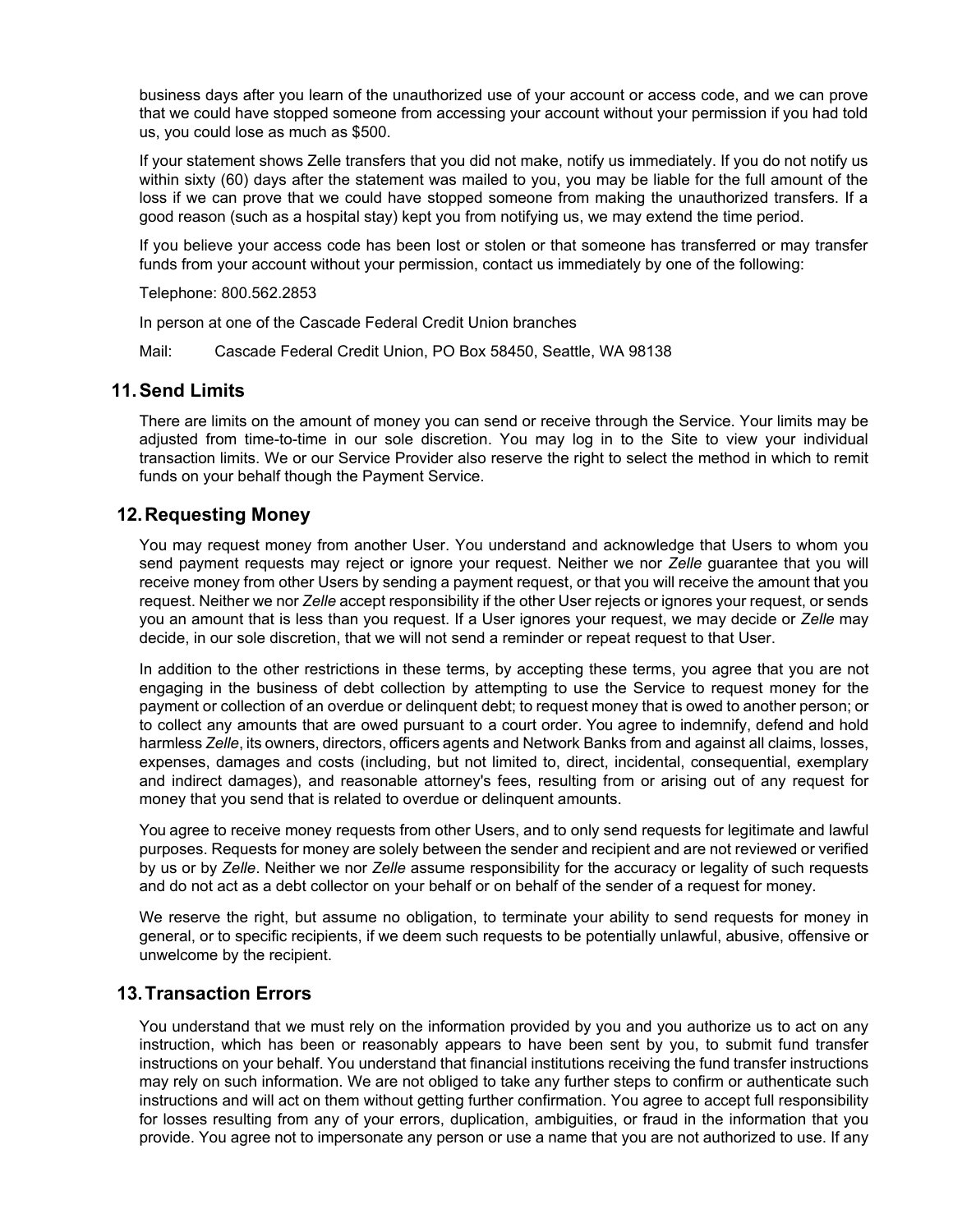information you provide is untrue, inaccurate, not current or incomplete, without limiting other remedies, we reserve the right to recover from you any costs or losses incurred as a direct or indirect result of the inaccurate or incomplete information.

## **14. Liability for Failure to Complete Transfers**

If we do not complete a transaction to or from your account on time or in the correct amount according to our agreement with you, we will be liable for your losses or damages. Our sole responsibility for an error in a transaction will be to correct the error and in no case will we be liable for any indirect, special, incidental, or consequential damages. In states that do not allow the exclusion or limitation of such damages, our liability is limited to the extent permitted by applicable law. The Credit Union will not be liable for the following:

- If, through no fault of ours, you do not have sufficient funds in your account to complete the transaction, your account is inactive, or the transaction would exceed the credit limit on your line of credit, if applicable.
- If you used the wrong account or PIN, you have not properly followed any applicable service or Credit Union user instructions for making Online Banking, Bill Pay, Mobile Banking or External Funds transactions.
- If your personal computer malfunctioned or the phone lines were not working properly or the Credit Union computer system was not working properly and such problem(s) should have been apparent when you attempted your transaction.
- If circumstances beyond our control (such as fire, flood, telecommunication outages or strikes, equipment or power failure) prevent making the transaction.
- If the funds in your account are subject to an administrative hold, legal process or other claim.
- If you have not given the Credit Union complete, correct and current instructions so the Credit Union can process the transaction.
- If, through no fault of ours, a Bill Pay, Online Banking or Mobile Banking transaction does not reach a particular payee due to changes in the payee address, account number or otherwise; the time you allow for payment delivery was insufficient; payment is lost in the mail or the payee failed to process a payment correctly or in a timely manner and a fee, penalty, or interest charge is assessed against you.
- If an error was caused by a system beyond the Credit Union's control such as a telecommunications system, an Internet Service Provider, any computer virus or problems related to software not provided by the Credit Union.
- If there are other exceptions as established by the Credit Union.

#### **15. Fees**

We do not charge a fee for using the Transfer Service. However, fees associated with text messaging may be assessed by your mobile carrier, and data rates may apply. Account fees (e.g., monthly service, overdraft) may also apply to your account(s) that you use for the Transfer Service. In addition, fees may apply if you use the Transfer Service through another financial institution or through Zelle's separate transfer service website or mobile app. We reserve the right to assess fees in connection with the Transfer Service in the future. If we do assess fees, we will give you reasonable notice as required by law and deduct any applicable fees from the Funding Account used for the Transfer Transaction.

## **16. Use of Our On-line Banking Site and/or Mobile App**

You agree to access this website and/or mobile app in compliance with Electronic Services Agreement which is available at https://www.cascadefcu.org/resources/agreements-and-disclosures and incorporated into and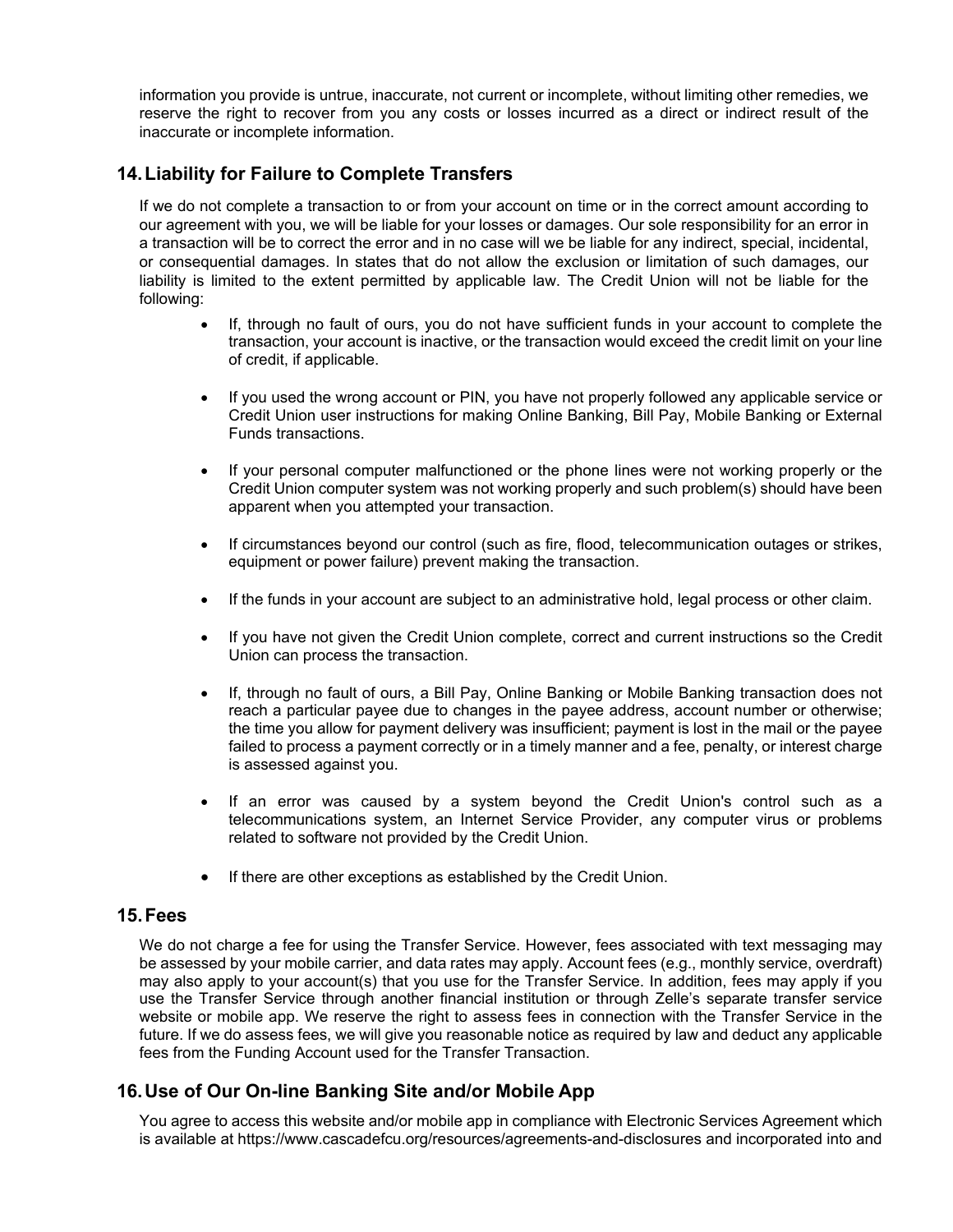made part of these Terms & Conditions by this reference. Access to this site is only authorized through www.cascadefcu.org or the most current version of out mobile app published by an approved application store.

## **17. Amendments**

The Credit Union reserves the right to change the terms and conditions upon which this Service is offered. The Credit Union will mail notice to you at least twenty-one (21) days before the effective date of any change, as required by law. Use of any electronic funds transfer service is subject to existing regulations governing your account and any future changes to those regulations.

## **18. Right to Terminate Access**

If you are in breach of these terms or any other service agreement with the Credit Union or we suspect fraudulent activity on your account, the Credit Union may without prior notice restrict access to your accounts or suspend the Service. Such restrictions may continue until you cure any breach condition or any fraud condition. We may terminate your access and ability to send Zelle Payment Requests if we deem such Zelle Payment Requests to be potentially unlawful, abusive, offensive or unwelcome by the recipient. Also, you agree that we may terminate this Agreement and your use of the Zelle service if:

- You or any authorized user of your account or access code breach this Agreement with us;
- We have reason to believe that there has been an unauthorized use of your account or access code;
- You breach any provision of your Membership and Account Agreement or any other agreement with the Credit Union.

You or any other party on your account can terminate this Agreement by notifying us in writing. Termination of service will be effective the first business day following receipt of your written notice. However, termination of this Agreement will not affect the rights and responsibilities of the parties under this Agreement for transactions initiated before termination.

## **19. Billing Errors on Consumer Accounts.**

In case of errors or questions about your Zelle transactions, contact us by: telephone at the phone number set forth in Section 10 or write us at the address set forth in Section 10, as soon as possible. We must hear from you no later than sixty (60) days after we sent the first statement on which the problem appears.

- Tell us your name and member number.
- Describe the transaction you are unsure about, and explain as clearly as you can why you believe it is an error or why you need more information.
- Tell us the dollar amount of the suspected error.

If you tell us orally, we may require that you send us your complaint or question in writing within ten (10) business days.

We will tell you the results of our investigation within ten (10) business days after we hear from you and will correct the error promptly. For errors related to transactions occurring within thirty (30) days after the first deposit to the account (new accounts), we will tell you the results of our investigation within twenty (20) business days. If we need more time, however, we may take up to forty-five (45) calendar days to investigate your complaint or question (ninety (90) calendar days for new account transaction errors, or errors involving transactions initiated outside the United States). If we decide to do this, we will re-credit your account within ten (10) business days for the amount you think is in error, so that you will have the use of the money during the time it takes us to complete our investigation. If we ask you to put your complaint or question in writing and we do not receive it within ten (10) business days, we may not re-credit your account.

If we decide after our investigation that an error did not occur, we will deliver or mail to you an explanation of our findings within three (3) business days after the conclusion of our investigation. If you request, we will provide you copies of documents (to the extent possible without violating other members' rights to privacy) relied upon to conclude that the error did not occur.